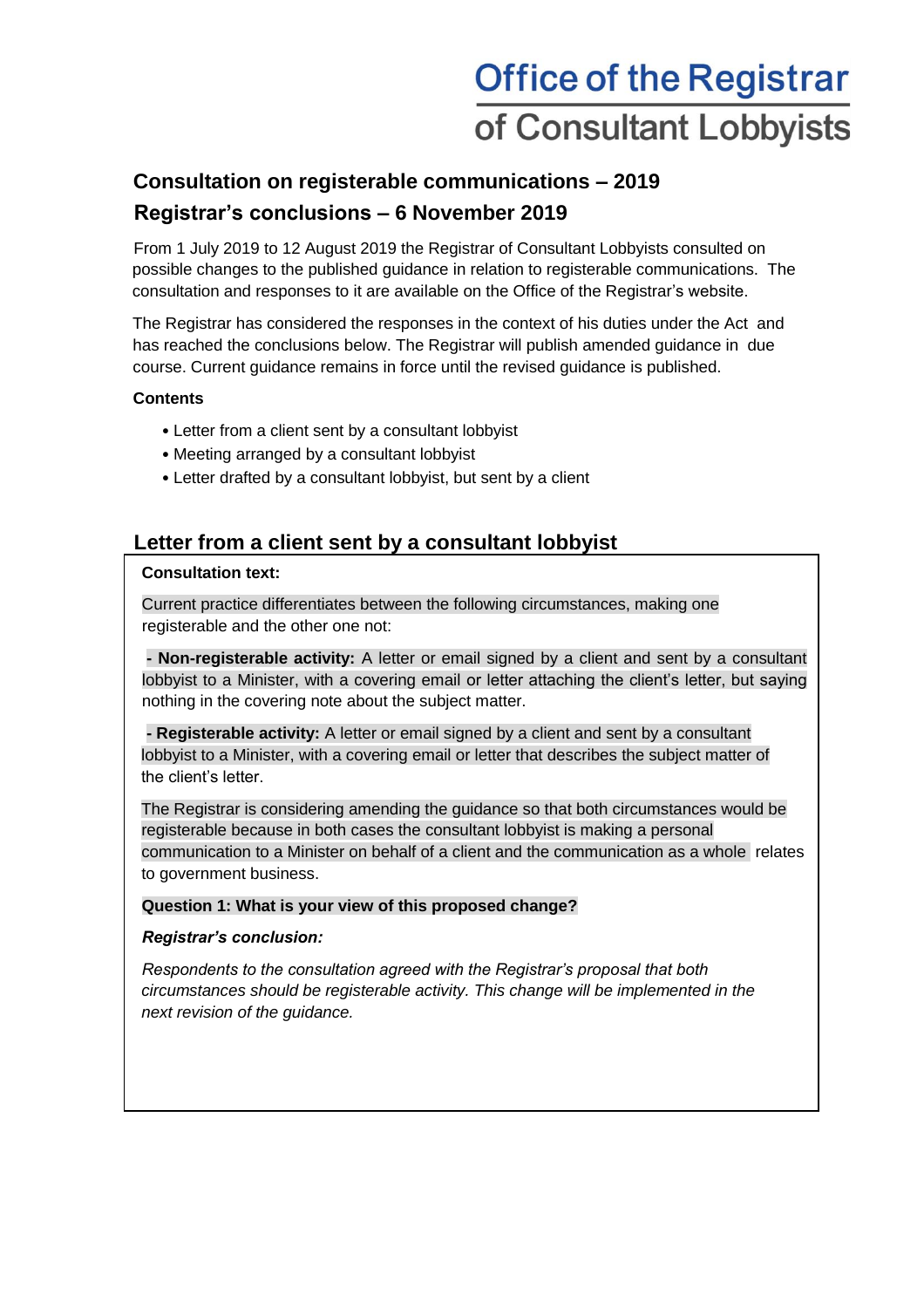## **Meeting arranged by a consultant lobbyist**

#### **Consultation text:**

Current practice differentiates between the following circumstances, making one registerable and the other one not:

**- Non-registerable activity:** A consultant lobbyist arranges a meeting for a client with a Minister, but does not attend the meeting, or accompanies the client to the meeting, introduces the client to the Minister, but does not participate in the meeting.

**- Registerable activity:** A consultant lobbyist arranges a meeting for a client with a Minister, attends and participates in the meeting.

The Registrar is considering amending the guidance, so that the action of communicating with the Minister to arrange the meeting on behalf of the client is registerable, irrespective of the participation or not of the lobbyist in the meeting. This is because there is a personal communication with the Minister about government business, even if it is simply the lobbyist using their contacts to arrange access to the Minister.

Where a lobbyist communicates with a Minister about the possibility of a meeting with or on behalf of a client and then follows-up with the Minister's private office or special adviser to fix the meeting details, the first communication is a registerable activity because of the personal communication with the Minister.

#### **Question 2: What is your view of this proposed change?**

#### *Registrar's conclusion:*

*Most respondents to the consultation agreed with the Registrar's proposal to focus principally on the registerable communication being the act of arranging a meeting, rather than the current distinctions around the presence or absence and level of participation in a meeting by a consultant lobbyist.* 

*This change will be implemented in the next revision of the guidance.* 

*One response raised concerns in relation to the interaction between clients, consultant lobbyists and Ministers in a variety of 'meeting' scenarios. Each situation must be judged on its own terms, but the revised guidance will be clear that if the 'meeting' concerned can reasonably be deemed to have come about by virtue of the client's status as a paying client, then the associated communication is registerable, otherwise not.*

#### **Consultation text:**

In addition, the Registrar is considering amending the guidance so that if a consultant lobbyist participates in any way in a meeting between a client and a Minister, this would also be registerable activity. 'Participation' would include accompanying the client to the meeting or introducing the client and Minister at the meeting, even if the lobbyist said nothing else or sat outside the meeting.